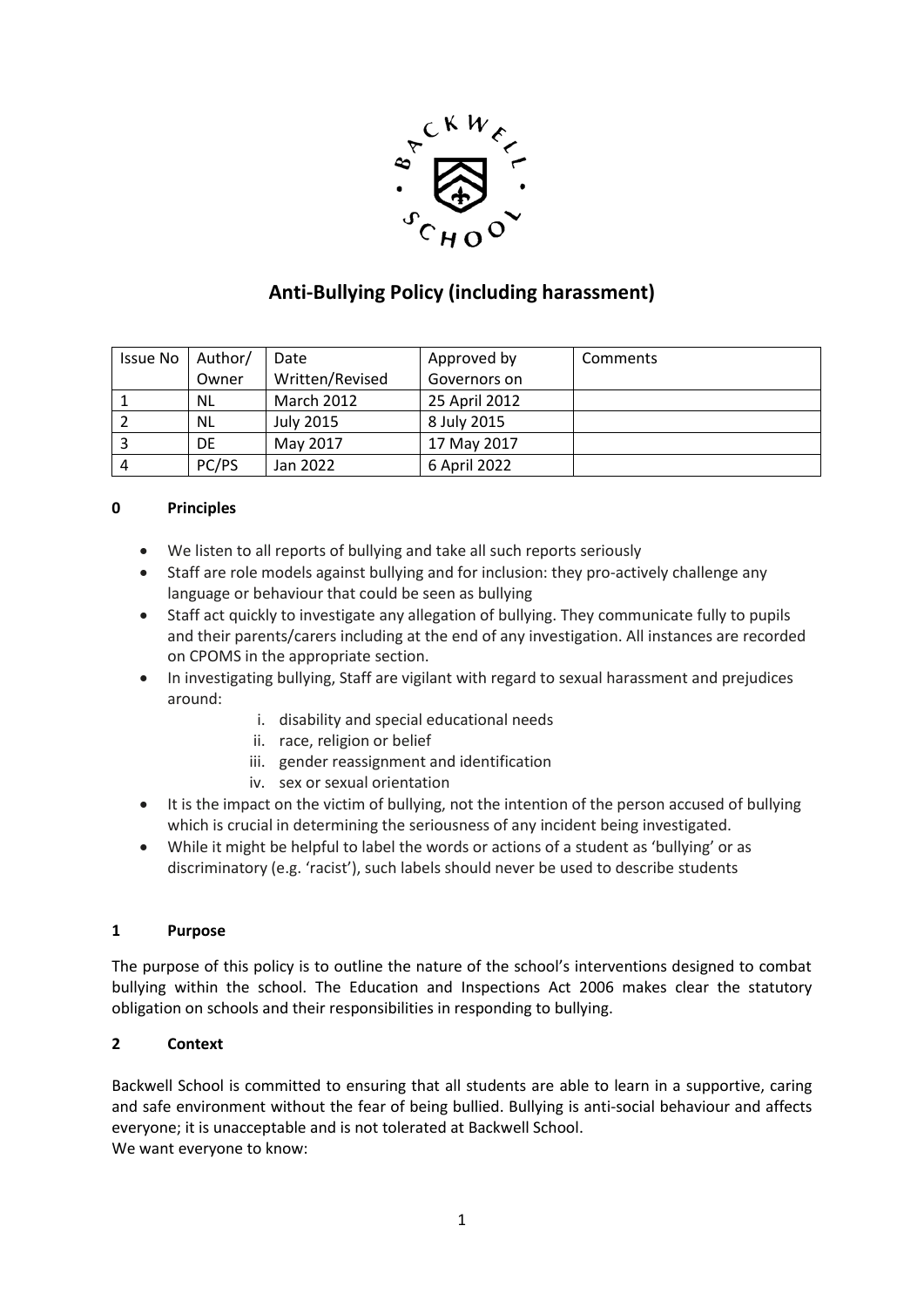- What bullying is (as detailed in Appendix 1)
- Who to tell if they encounter bullying
- How they can tell someone about bullying
- How to behave to avoid bullying others
- How to use modern technology safely
- That the school will deal with all incidents, promptly and effectively

Through this policy we want all involved in school life (students, parents, carers, governors, teaching and support staff) and the wider community to:

- Understand what is meant by bullying
- Know that bullying is not tolerated at Backwell
- Know what Backwell's policy is on bullying, what they should do if bullying is reported and how it will be followed up if bullying is reported
- Be confident that they will be supported if they report any bullying
- Feel safe

This policy has been drawn up with the help of all elements of the Backwell community to ensure that all groups have had their say.

#### **3 Procedures**

Backwell School takes seriously the prevention of bullying and the dealing of incidents of bullying. The school employs three different strands of procedures to tackle bulling:

- Preventative (Appendix 2)
- Intervention (Appendix 3)
- Support (Appendix 4)

## **4 Monitoring**

- It is the responsibility of the Assistant Headteacher (Behaviour) to ensure that the school bullying policy complies with legislation.
- It is the responsibility of the Assistant Headteacher (Behaviour) to lead and supervise the application of the policy.
- It is the responsibility of Pastoral Leaders to oversee the support for students within their Units and ensure that the appropriate interventions are put in place.
- It is the responsibility of all staff to ensure that they are familiar with the requirements of the school's policy and how they follow them.

#### **5 Review**

The school will review the effectiveness of our bullying policy every three years.

The school will review the perceptions of students and parents through parent meetings and questionnaires.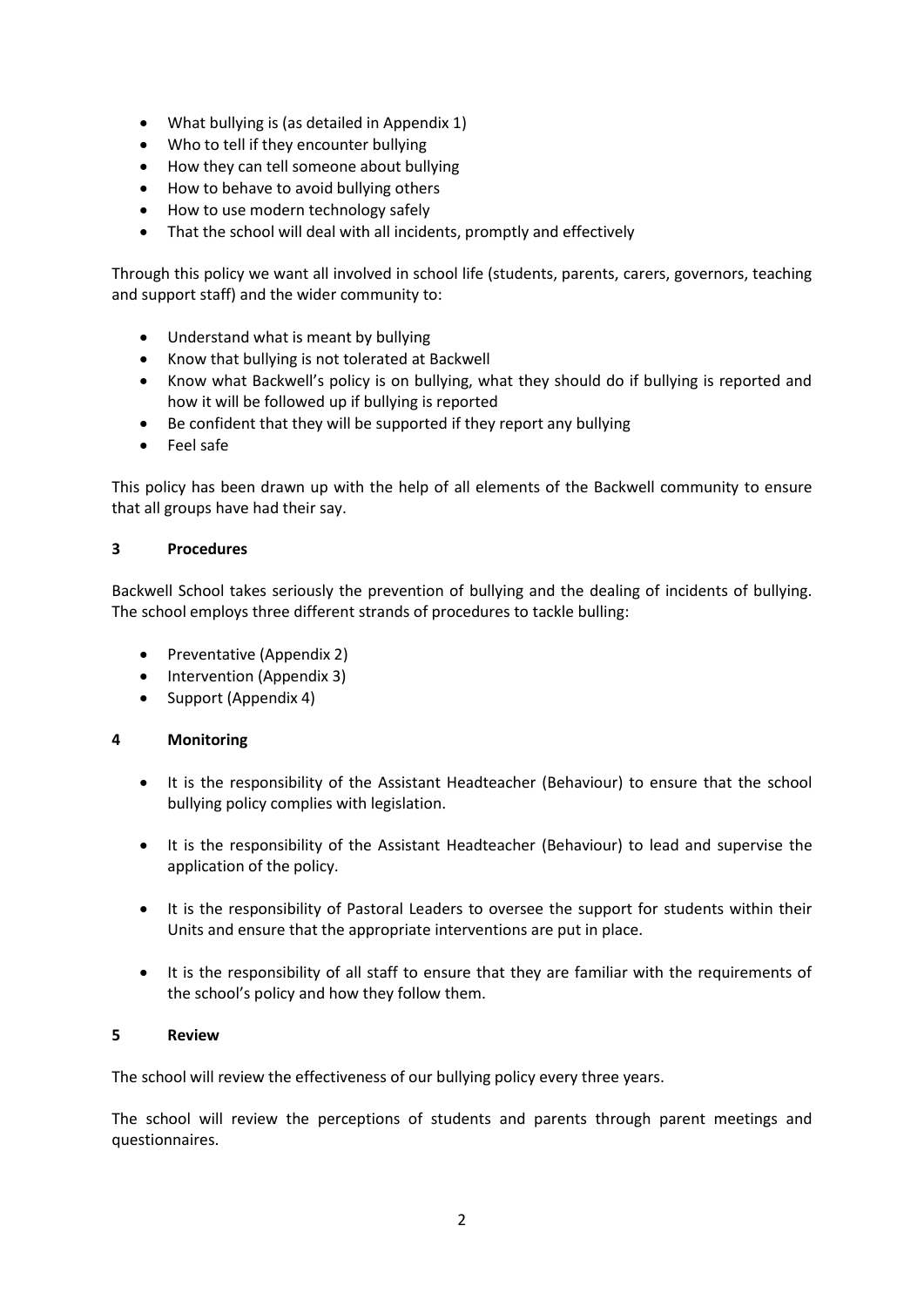## **Definition of Bullying**

Bullying can be defined as deliberately hurtful behaviour by either an individual or a group, repeated over time, where it is difficult for those being bullied to defend themselves – there is an imbalance of power.

Bullying can take many forms but in simple terms the two main forms of bullying as:

- Physical (e.g. hitting, kicking, theft)
- Emotional (e.g. sexism, name calling, racist remarks, homophobia, cyber bullying, spreading rumours, excluding someone from social groups)

Students who are being bullied may show changes in behaviour, such as becoming shy and nervous, feigning illness, taking unusual absences or clinging to adults. There may be evidence of changes in work patterns, lacking concentration or truanting from school.

Bullying can take place electronically, through text messages, emails, social networking sites and internet websites (see cyber bullying section below).

Bullying can include acts of prejudice, including for reasons of gender, race, religious belief or sexuality.

Students should also be aware that the school will not tolerate students being bystanders where bullying occurs. A bystander is **someone** who sees or knows about bullying or other forms of violence that is happening to **someone** else; they can either be part of the problem (hurtful bystander) or part of the solution (helpful bystander). Hurtful bystanding sends the message that the behaviour of the bully is acceptable and as such the school will not tolerate this. Helpful bystanding does not always require direct action and intervention but could also be in the form of reporting to staff as soon as possible.

## **Cyber bullying**

The school's aim is for new technologies to be embraced by the school community and to this end students will be regularly advised on how they can use new technologies safely. The school's Safe Internet Usage Policy highlights the school's expectation surrounding the use of new technologies.

The use of new technologies for insulting and bullying purposes nationally has increased significantly over the past few years. This has led to activities carried out by students off site having a direct impact on students in school. In these instances the school will use its designated authority to investigate and take appropriate action.

Cyber bullying can lead to students having no respite from bullying activities and feeling as though their privacy at home has been invaded. The nature of social networking sites can also lead to the number of students involved increasing through the action of merely clicking one button.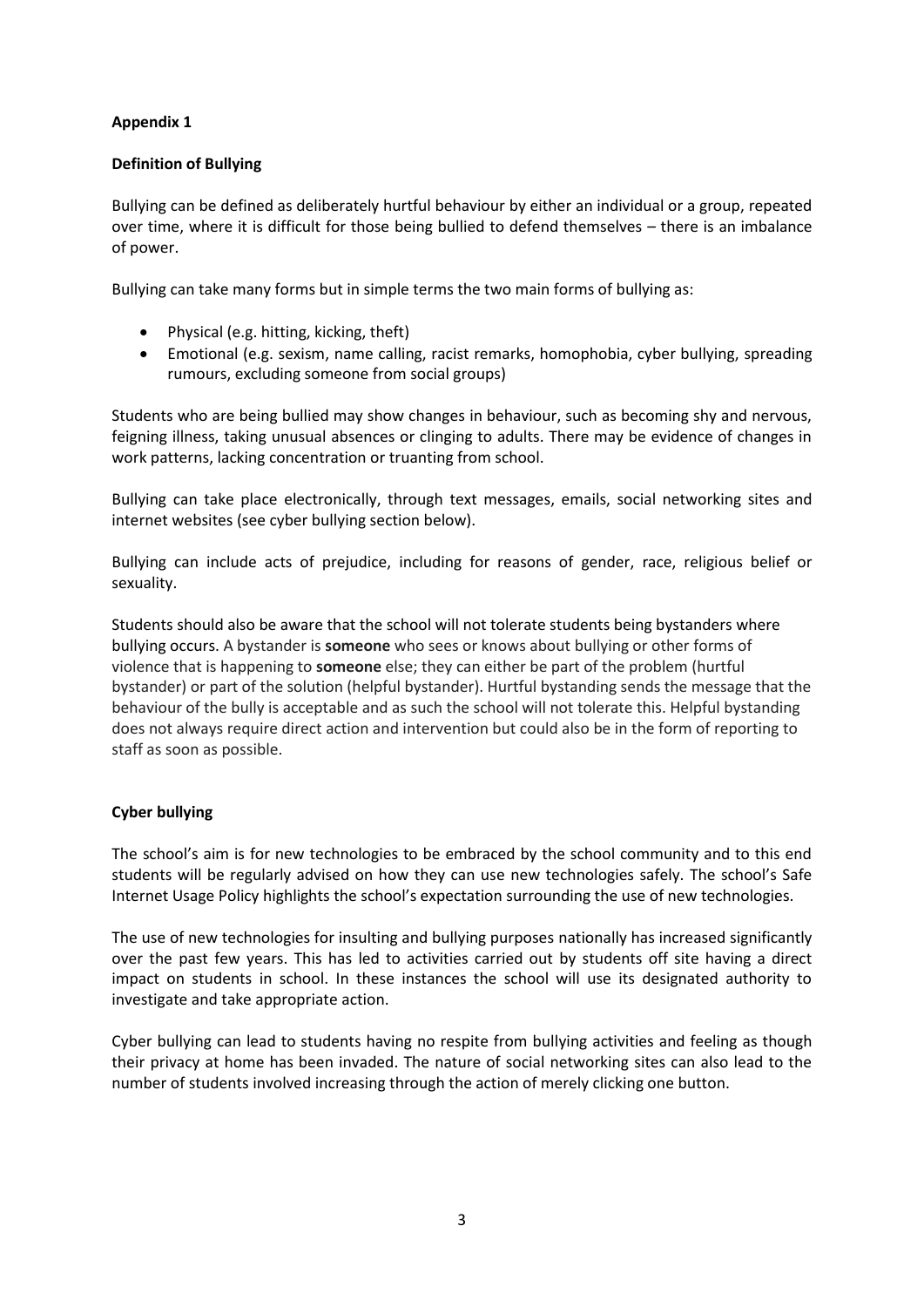Cyber bullying can:

- Be threats and intimidation; harassment or 'cyber-stalking'
- Be name calling/defamation; exclusion or peer rejection; impersonation
- Unauthorised publication of private information or images
- Take place across age groups and include school staff and other adults

Instances of cyber bullying will be investigated in the same way as bullying incidents as outlined in this policy but in addition the school will:

- Advise students to keep any emails/texts/messages as evidence.
- Advise students to consider what information they have in the public domain.
- Advise students, where appropriate, to change mobile phone numbers/privacy settings.
- If hurtful or embarrassing content has been distributed via mobile phone, the school will confiscate the mobile phone, ask the student to delete the offending content and say to whom they have forwarded it.
- If hurtful or embarrassing content has been posted on line, the school will endeavour to get it removed or may recommend families contact external agencies, for example the Police.
- Where the school believes that a possible illegal act has been committed the police will be contacted.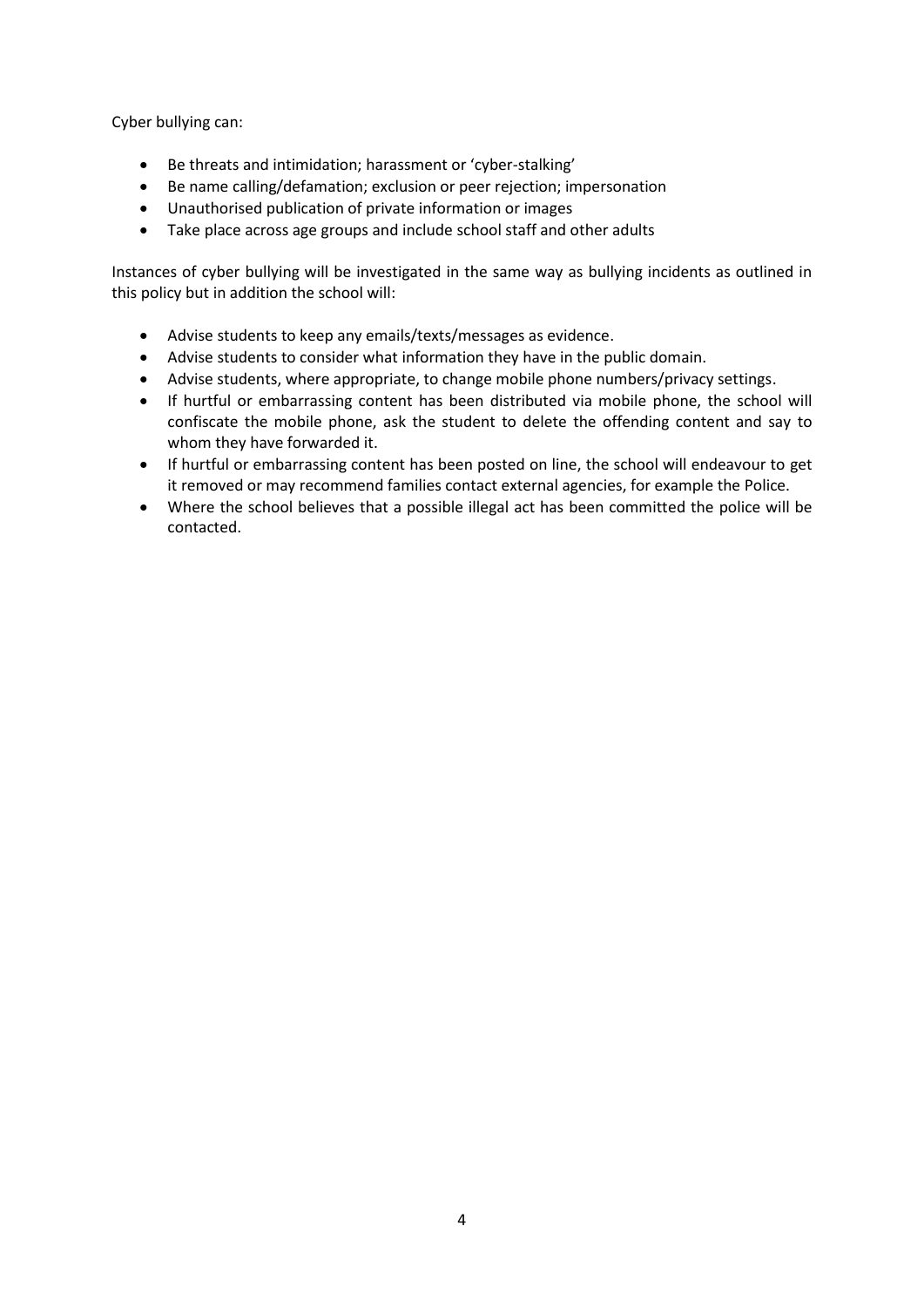#### **Preventative Procedures**

- Assemblies to educate students on bullying matters and e-safety
- Activities in PHSE/P&R lessons
- General safeguarding procedures which aim to help students understand support they can get and how to have safe and healthy relationships. Safeguarding has an increased focus on safety and cyber aspects
- Safe places for students to go at break and lunchtimes.
- Approachable members of staff on duty around the school at breaktime and lunchtime
- Ensuring that the school has a reputation for dealing with incidents of bullying quickly and effectively
- Student mentors and/or buddies
- Social interaction groups for students showing behaviours that suggest a risk of them becoming bullies
- Support of national activities such as National Anti-bullying Week.
- Discussion and raising awareness through student voice such as student council
- Guidance on what to do if you are worried about your child available via the school website for new and existing parents
- Where friendship disputes/break-ups occur the school will endeavour to work with all parties to ensure that the friendship break-up does not lead to bullying
- Students are given various avenues to seek support for themselves or others. These include the availability of staff to offer confidential support and guidance and a designated email address (studentsafety@backwellschool.net)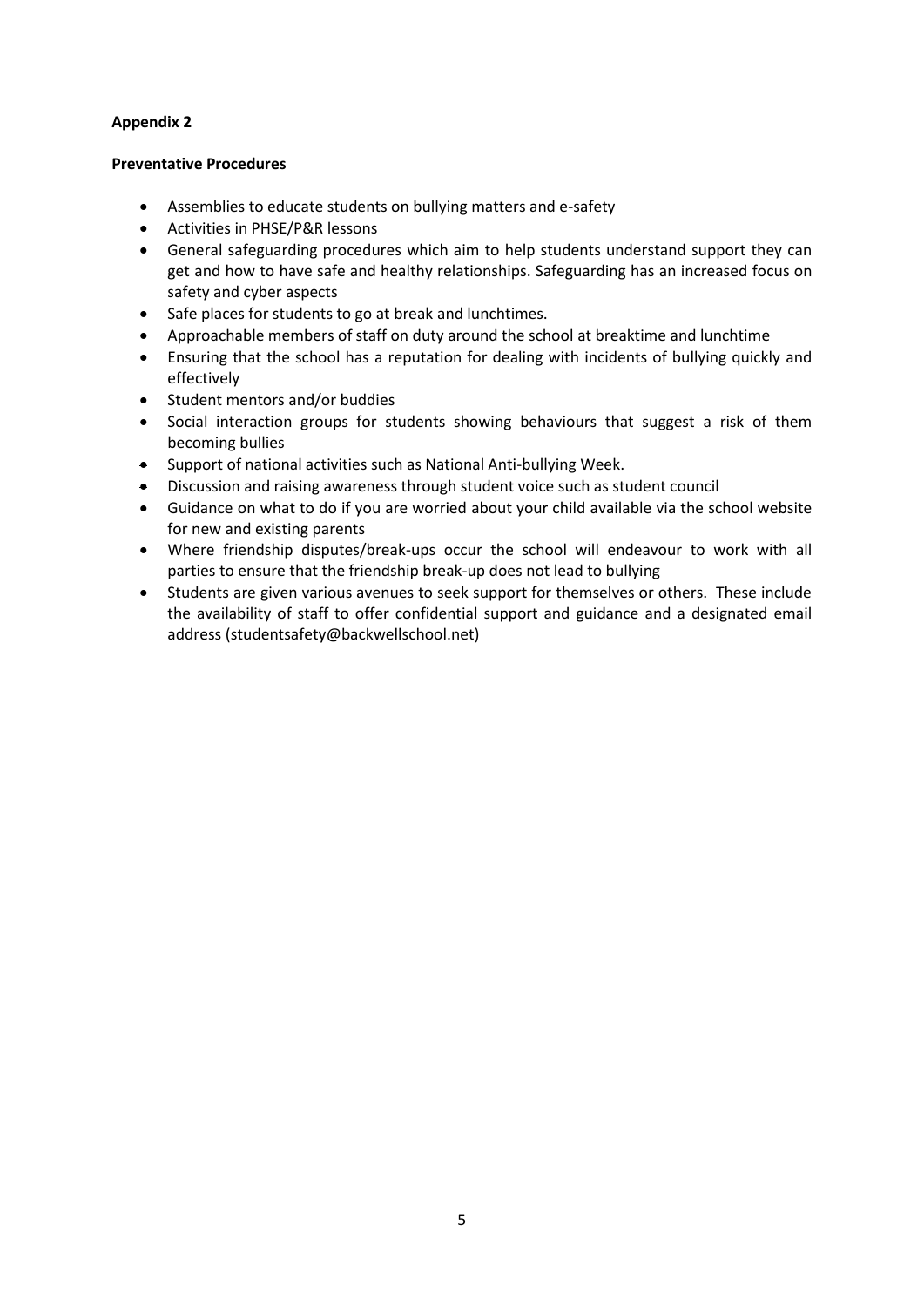#### **Intervention Procedures**

The School will take the following steps if bullying is suspected or reported:

- The incident will be dealt with, with the highest priority, by the appropriate member of staff
- A clear account of the incident will be recorded on the appropriate student's file
- Relevant pastoral staff will be kept informed of any incidents
- Bullying incidents will be recorded by the acting member of staff using our safeguarding software, CPOMS
- The Assistant Headteacher (Behaviour) will have school oversight over bullying incidents
- Where bullying is seen to have taken place, the school will take the relevant and appropriate punitive measures after taking into account the wishes of the victim

These measures will include:

- o Formally apologising for behaviours
- o Official warning to cease the behaviours
- $\circ$  Restorative justice meetings where the victim discussed with the bully their feelings surrounding the incident
- o Contracts
- o Sanctions
- o Banning students from certain areas of the school premises or from transport to and from the school
- o Time in the Behaviour Support Room, including internal exclusions
- o Fixed term exclusions, ranging in number of days depending on the severity of the incident and past history of the bully
- o Permanent exclusion
- Parents and carers will be kept informed of any measures taken
- The relevant Pastoral Leader will monitor the situation after any incident to ensure that there is no repeat of the behaviours
- Police will be informed if appropriate, especially where cyber-bullying is involved

**Any student involved in a conflict situation will be advised that retaliation will not be tolerated by the school.**